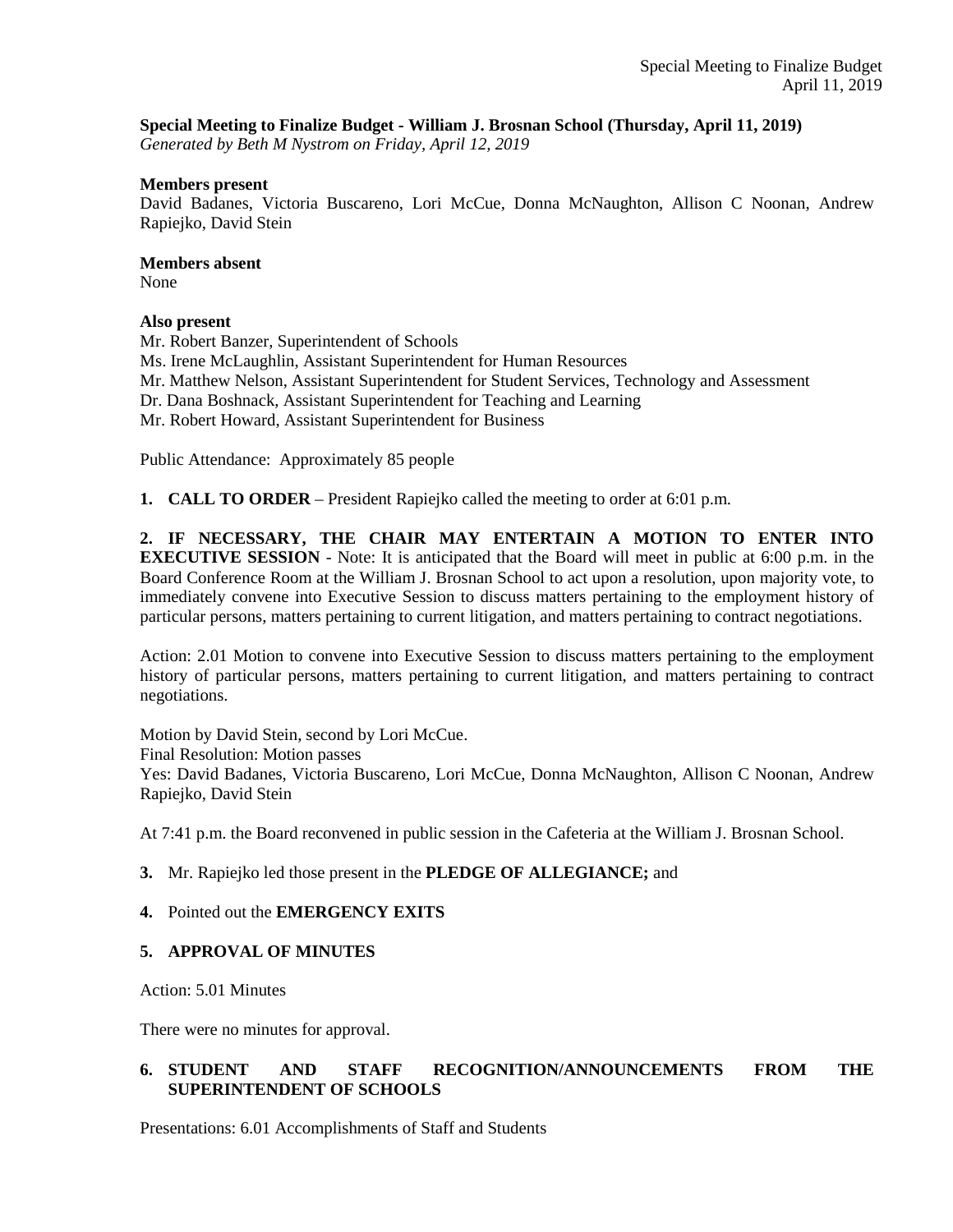6.01.1 Mr. Mark Dantuono, Director of Health, Physical Education and Athletics, introduced Shea Cronin, Physical Education Department Student of the Month

Mr. Dantuono stated that Shea is a three sport athlete in field hockey, basketball and badminton. She has many wonderful qualities, among them are her warm personality, infectious smile, conscientiousness, hardworking, dedicated, mature and very caring individual. She is highly respected by her peers and teachers.

Shea earned All-Tournament honors in field hockey which helped the Tigers advance to their first ever county championship. She played an integral role as co-captain on the back-to-back League II Championship basketball team. She earned All-League honors and again was instrumental for the Lady Tigers to advance to the Class AA County Championship game.

Academically, Shea has always strived to take the most challenging courses. She is enrolled in AP and IB courses. She has consistently increased the rigor of her program every chance she had. She is a remarkable student who tries to work through problems on her own, using what she has learned before seeking assistance with challenging material. While she is confident and determined, she demonstrates compassion to her classmates when working in groups.

Shea is a truly gifted individual who will succeed at whatever endeavor she pursues in the future. She is hopeful to attend the University of Wisconsin-Madison where she will study to become a physician assistant.

President Rapiejko and Superintendent Banzer congratulated Shea on her fine achievements and presented her with a commendation from the Board.

6.01.2 Mr. Mark Dantuono, Director of Health, Physical Education and Athletics, introduced Emma Canfora, Health Education Department Student of the Month

Mr. Dantuono stated that Emma has an impressionable impact on the lives of her peers. She frequently shares personal stories and struggles which have encouraged others to persevere through challenging times. Her insight and reasoning into the topics discussed are mature and well thought out. Emma is a hardworking student who continually strives to reach her full potential. The class assignments Emma has completed exhibit exemplary skills in organization, cognitive thinking related to the material obtained in class, and proper execution of that knowledge in a practical setting.

Emma has volunteer on political campaigns, both local and national. She aspires to work on political campaigns and eventually work in the White House as an advisor. She wants to strive to make mental health care more accessible for all and to eliminate the stigma against it in society. During the spring semester of last year, Emma interned as a page for the United States Senate. In this capacity she was responsible for handling and transporting of bills and legislation, and worked on the floor of the senate. She lived with people from around the country, and learned so much more about herself and the stigma of mental illness in America.

Emma is a responsible, trustworthy, and a role model for other students. She is a gifted individual who prides herself as always giving her absolute best, not matter what obstacle she many encounter. She will be attending Gettysburgh College in the fall and plans to pursue political science and religious studies.

President Rapiejko and Superintendent Banzer congratulated Emma on her fine accomplishments and presented her with a commendation from the Board.

Superintendent Banzer announced that the Mock Trial Team won the Suffolk County Championship.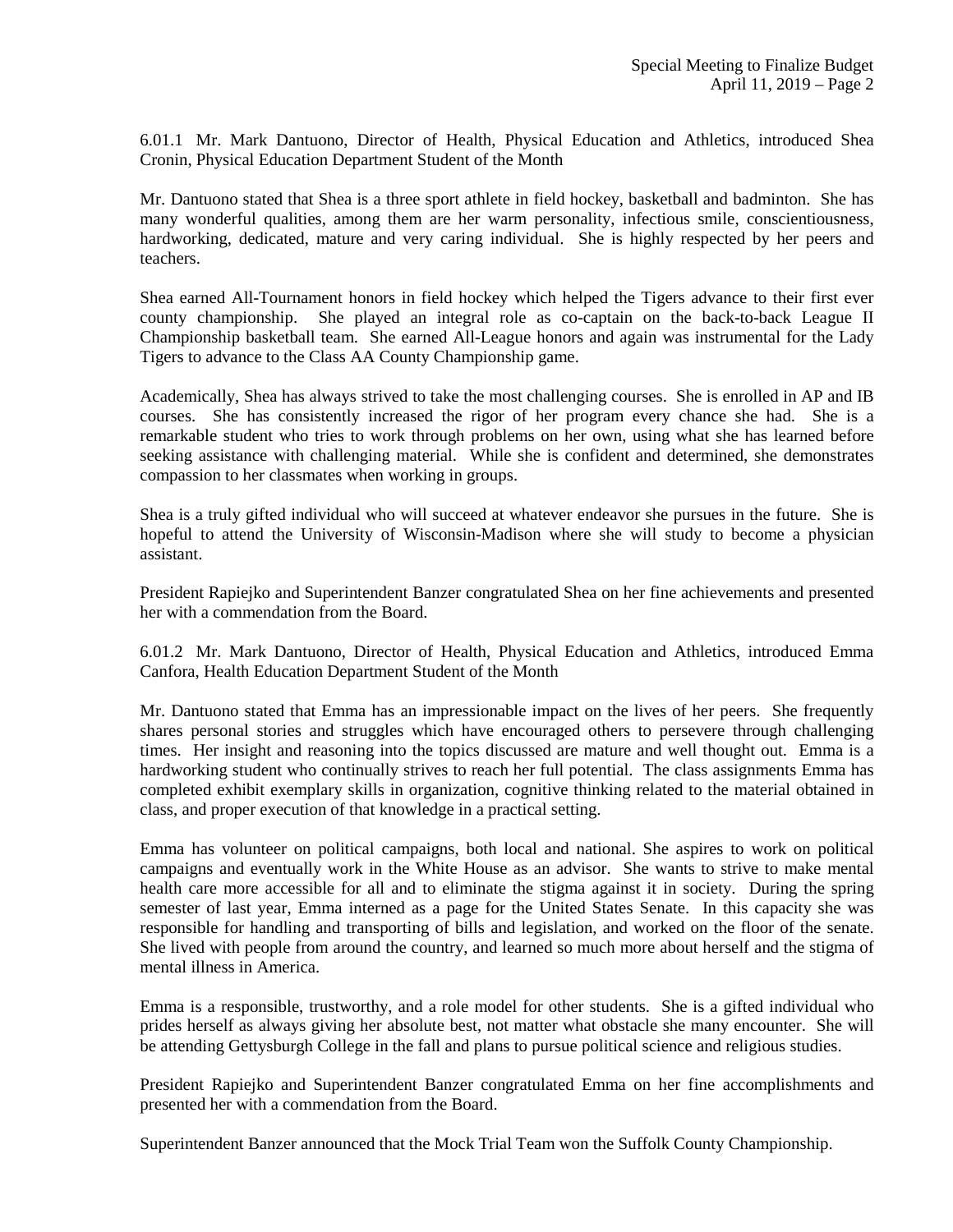## **7. COMMUNICATIONS RECEIVED REGARDING THE 2019-2020 PROPOSED BUDGET AND PUBLIC COMMENT - BOARD MOTION TO CONVENE INTO COMMITTEE-OF-THE-WHOLE TO INFORMALLY DISCUSS PROPOSED BUDGET**

Superintendent Banzer presented the proposed 2019-2020 Budget Overview. Mr. Banzer reviewed the mission, vision and core values and beliefs of the District. Mr. Banzer reviewed the budget development which took place up until tonight's meeting to finalize the budget. The budget priorities include maintaining instructional, co-curricular and extra-curricular program; supporting the mission, vision and core beliefs and priorities of the District; seeking efficiencies and savings; and creating a budget within the tax levy limit.

The proposed 2019-2020 budget maintains instructional programs and class sizes within district guidelines; expands integrated co-teaching model at elementary and high schools; funds ongoing security initiatives; funds extensive extra/co-curricular and athletic programs including the addition of student councils at each elementary school; establishes additional makerspaces and flexible learning spaces; enhances instructional technology, including additional Chromebook computers; supports the district's ongoing professional development initiatives; and funds a "future study" facilitation process for the district.

Mr. Banzer reviewed the expenditure summary, budget history, staffing summary, revenue considerations, revenue sources, estimated tax rate calculation, estimated average home tax levy increase, reserves and fund balance, capital projects to consider for 2019-2020, and capital expenditures.

Mr. Banzer stated that in responsiveness to LIPA, the district has done the following: negotiated "LIPA" Language in UTN and NASA contracts that include re-openers at the time LIPA reduction is realized; continues to allocate resources to fund litigation for the past eight years realizing over \$400 million in savings to the community; is involved in mediation with Town of Huntington and LIPA; participates in ongoing advocacy with elected officials to mitigate potential impact from LIPA decision; held a Community Forum, "Call to Action", letters to community, website resources and district "Our Schools" focused do LIPA; realized savings to budget in personnel costs through reductions due to enrollment decrease, retirement incentives, attrition and salary breakage; has had seven consecutive budgets with levies under the "Tax Cap"; and recommends "Future Planning" for the District.

Information: 7.01 Communications received regarding the proposed 2019-2020 budget

There were no communications received regarding the proposed 2019-2020 budget.

7.02 Public Comment on 2019-2020 Proposed Budget

| Name<br><b>Joseph Stewart</b><br>Resident | Comment<br>Asked if there are plans to close a school since enrollment is down, how low will<br>enrollment have to go before a school is closed, and if this will be part of a budget<br>discussion.         |
|-------------------------------------------|--------------------------------------------------------------------------------------------------------------------------------------------------------------------------------------------------------------|
| Joseph Sabia                              | Stated that he is amazed the Board wants to raise the taxes. It's time to start                                                                                                                              |
| Resident                                  | closing schools and no more increases in taxes.                                                                                                                                                              |
| Blasia Amacio<br>Resident                 | Stated that she is a senior citizen who bought her home as a retirement home in<br>1993. She loves the community but it is getting more difficult to live here and<br>asked the Board not to increase taxes. |
| Frank Cavagnaro                           | Stated that him and his brother pay over \$225,000 in taxes. The Board should                                                                                                                                |
| Resident                                  | protect the community and not increase taxes.                                                                                                                                                                |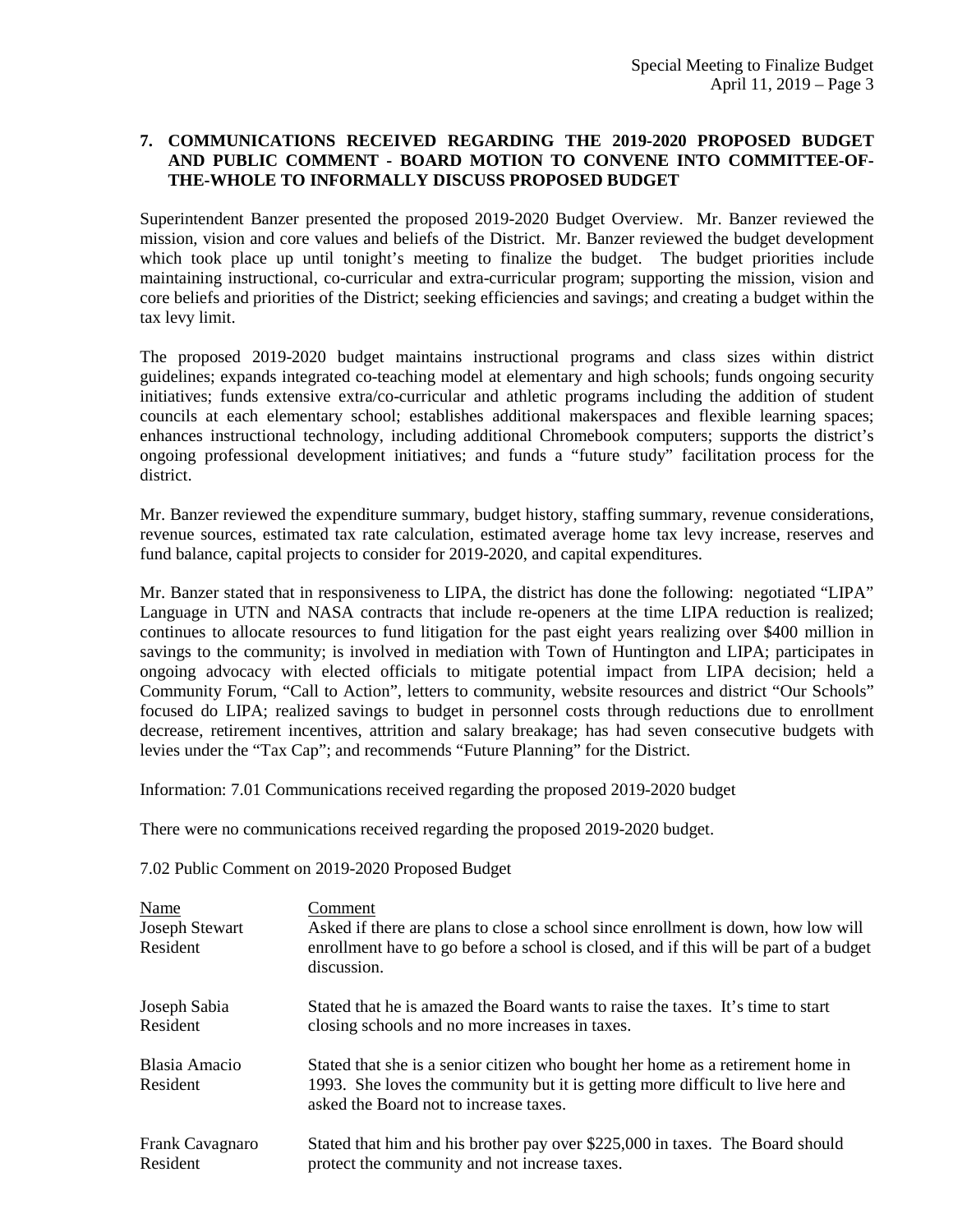| Thomas Loughran<br>Resident                    | Stated that the Board and administration should address how they will implement<br>future planning and a shareholders committee should be formed to interview<br>multiple contractors for the study.                                                                                                    |
|------------------------------------------------|---------------------------------------------------------------------------------------------------------------------------------------------------------------------------------------------------------------------------------------------------------------------------------------------------------|
| <b>Stacey Weisberg</b><br><b>UTN</b> President | Stated that the teachers share a huge investment in the community and they have<br>taken a hard salary freeze, given up six steps, agreed twice to have a clause in the<br>contract to renegotiate in regards to LIPA. Many teachers live here and are very<br>invested in the future of the community. |
| Michael Bento<br>Resident                      | Stated that as of today he and Michael Marcantonio have been working on<br>legislative opportunities which would amend the Long Island Power Act and<br>remove the ability for LIPA to request back taxes.                                                                                              |

Action: 7.03 Committee-of-the-Whole

Recommendation to approve a motion to convene into Committee-of-the-Whole to informally discuss the proposed 2019-2020 budget and resolutions

Motion by David Badanes, second by Allison C Noonan. Final Resolution: Motion Passes Yes: Victoria Buscareno, David Badanes, Lori McCue, Donna McNaughton, Allison C Noonan, Andrew Rapiejko, David Stein

At 9:00 p.m. the Board convened into Committee-of-the-Whole

Recommendation to approve a motion to come out of Committee-of-the-Whole and reconvene in public session

Motion by Donna McNaughton, second by Allison C Noonan. Motion Passes Yes: Victoria Buscareno, David Badanes, Lori McCue, Donna McNaughton, Allison C Noonan, Andrew Rapiejko, David Stein

### **8. RECONVENE INTO SPECIAL MEETING**

At 10:23 p.m. the Board reconvened into Special Meeting.

Action: 8.01 SEQRA Resolution

Recommendation to approve the following SEQRA resolution:

 "WHEREAS, the Board of Education of the Northport-East Northport Union Free School District desires to embark upon the following capital improvements: (i) District-wide roof replacement and (ii) District-wide asphalt, sidewalk, curb and concrete reconstruction and/or replacements including site work and drainage (hereinafter referred to as the "Project").

WHEREAS, said capital improvement projects are subject to classification under the State Environmental Quality Review Act (SEQRA); and

 WHEREAS, maintenance or repair involving no substantial changes in an existing structure or facility is classified as a Type II Action under the current Department of Environmental Conservation SEQR Regulations (Section 6 NYCRR 617.5  $(c)(1)$ ); and

 WHEREAS, replacement, rehabilitation or reconstruction of a structure or a facility, in kind, on the same site, including upgrading buildings to meet building or fire codes, unless such action meets or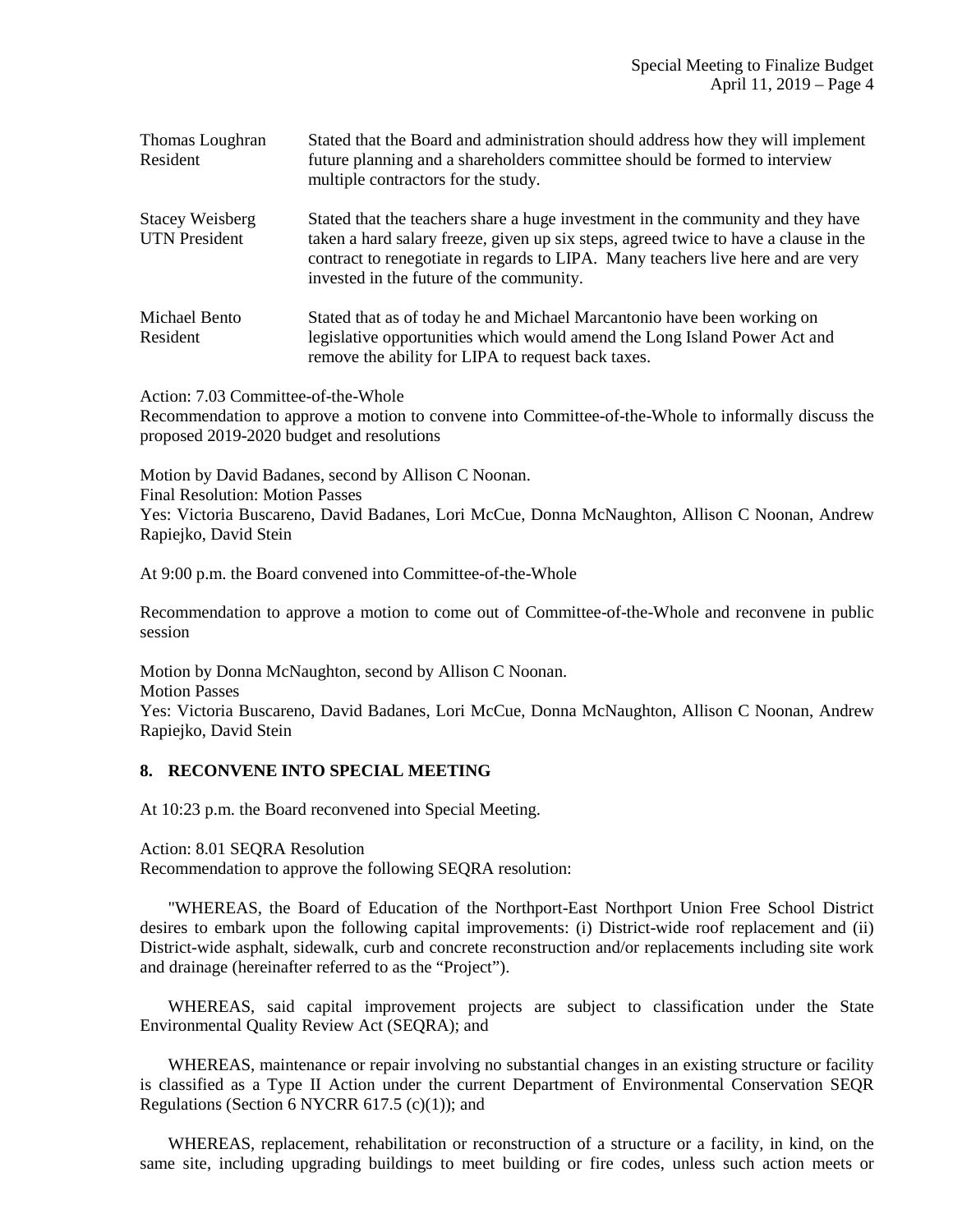exceeds any of the thresholds in section 617.4 are classified as Type II Actions under the current Department of Environmental Conservation SEQR Regulations (Section 6 NYCRR 617.5 (c)(2); and

 WHEREAS, the Board of Education, as the only involved agency, has examined all information related to the above-referenced capital improvement Project and has determined that the above-referenced capital improvement Project is classified as a Type II Action pursuant to Sections 617.5(c)(1) and 617.5(c)(2) of the SEQR Regulations;

 NOW, THEREFORE, BE IT RESOLVED that the Board of Education of the Northport-East Northport Union Free School District hereby declares itself lead agency in connection with the requirements of the State Environmental Quality Review Act; and

 BE IT FURTHER RESOLVED that the Board of Education hereby declares that the above-referenced capital improvement Project is a Type II action which requires no further review under the SEQRA; and

 BE IT FURTHER RESOLVED, that the Board of Education hereby shall forward an official copy of this Resolution to the New York State Education Department together with a copy of the correspondence from the New York State Office of Parks, Recreation and Historic Preservation in connection with its request for approval of the listed Projects from the New York State Education Department."

Motion by David Stein, second by Donna McNaughton. Final Resolution: Motion Passes Yes: Victoria Buscareno, David Badanes, Lori McCue, Donna McNaughton, Allison C Noonan, Andrew Rapiejko, David Stein

### **9. FINALIZATION OF PROPOSITIONS**

Action: 9.01 Finalize Proposition #1 Recommendation to approve the following resolution

 "BE IT RESOLVED, that the Board of Education shall present to the qualified voters of the Northport-East Northport Union Free School District at a special meeting to be held on May 21, 2019 the following proposition as 'Proposition No. 1:

 RESOLVED, that the Annual School District Budget for the 2019-2020 School Year in the amount of \$171,077,668 and the necessary taxes therefore be approved"

Motion by David Stein, second by Donna McNaughton.

Final Resolution: Motion Passes

Yes: Victoria Buscareno, David Badanes, Lori McCue, Donna McNaughton, Allison C Noonan, Andrew Rapiejko, David Stein

Action: 9.02 Finalize Proposition #2 Recommendation to approve the following resolution:

 "BE IT RESOLVED that the Board of Education shall present to the qualified voters of the Northport-East Northport Union Free School District at a special meeting to be held on May 21, 2019 the following proposition in substantially the following form:

### PROPOSITION #2

SHALL the Board of Education of the Northport-East Northport Union Free School District be authorized to expend a sum not to exceed \$1,800,000.00 from two of its Capital Reserve Funds as follows: \$1,133,590 from the Capital Reserve Fund established on May 20, 2008 and \$666,410.00 from the Capital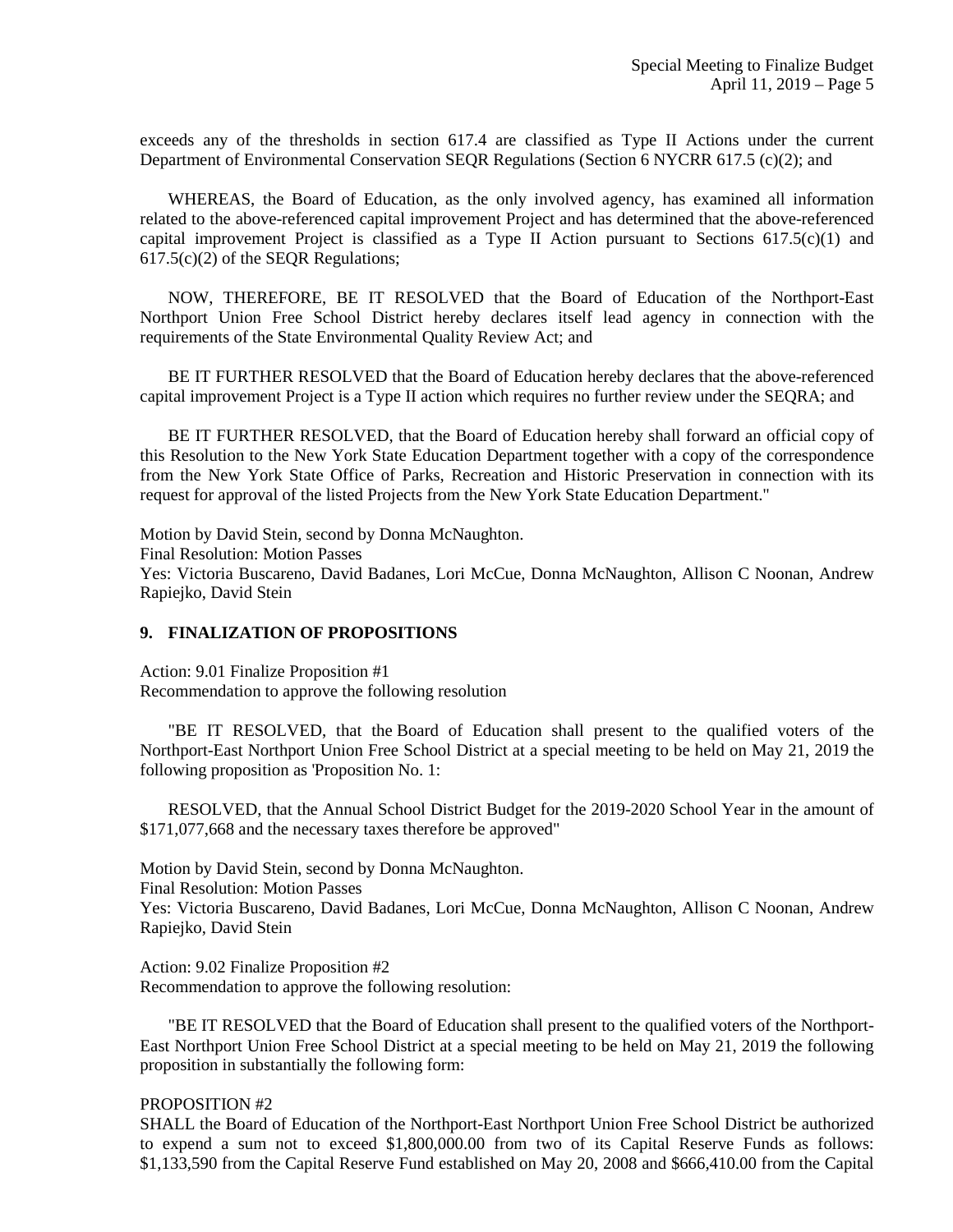Reserve Fund established on May 15, 2012 for the purpose of performing District-wide asphalt, sidewalk, curb and concrete reconstruction and/or replacements including site work and drainage including all ancillary and incidental work required to be performed; all of the foregoing to include all labor, materials, equipment, apparatus and incidental costs related thereto? Since the funds to be expended hereunder are from the Capital Reserve Funds, approval of this Proposition will not require a tax levy upon the real property of the School District."

Motion by David Stein, second by Lori McCue. Final Resolution: Motion Passes Yes: Victoria Buscareno, David Badanes, Lori McCue, Donna McNaughton, Allison C Noonan, Andrew Rapiejko, David Stein

### **10. SUPERINTENDENT'S REPORT, GENERAL - FOR BOARD ACTION**

Action: 10.01 Personnel Actions Report Recommendation to approve the attached Personnel Actions Report

Motion by Donna McNaughton, second by David Badanes. Final Resolution: Motion Passes Yes: Victoria Buscareno, David Badanes, Lori McCue, Donna McNaughton, Allison C Noonan, Andrew Rapiejko, David Stein

President Rapiejko announced the retirements of Mary Ann Bloom, Senior Office Assistant, and Luba Kaczun, Teacher Aide.

Motion to extend the meeting at 10:30 p.m. Motion by David Badanes, second by Donna McNaughton. Final Resolution: Motion Passes Yes: Victoria Buscareno, David Badanes, Lori McCue, Donna McNaughton, Allison C Noonan, Andrew Rapiejko, David Stein

Recommendation to approve the following resolution as an addendum to the Personnel Actions Report:

 "IT IS HEREBY RESOLVED that, pursuant to the provisions of Education Law Section 913, an employee, whose identity is known to the Board of Education, is hereby directed to report for a psychiatric examination in order to determine his/her mental capacity to perform his/her employment duties. The said examination will be conducted by a psychiatrist selected by the district on a mutually agreeable date(s) and time."

Motion by David Stein, second by Donna McNaughton. Motion Passes Yes: Victoria Buscareno, Lori McCue, Donna McNaughton, Andrew Rapiejko, David Stein No: David Badanes, Allison C Noonan

Action: 10.02 Overnight Travel with Students Recommendation to approve the following Request for Approval of Foreign/Overnight Travel with Students:

10.02.1 Washington, D.C., June 13 - June 14, 2019

Motion by Donna McNaughton, second by David Badanes. Final Resolution: Motion Passes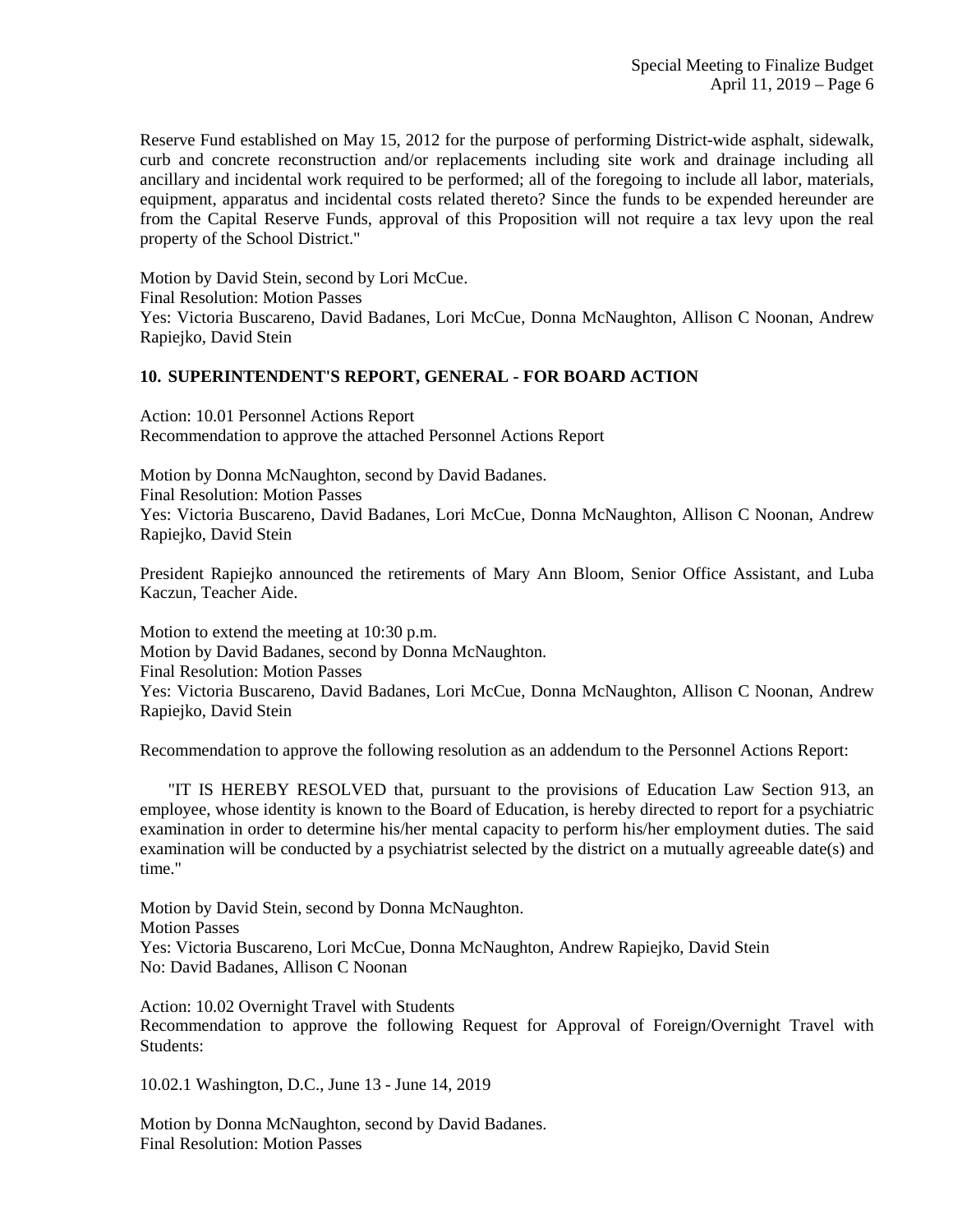Yes: Victoria Buscareno, David Badanes, Lori McCue, Donna McNaughton, Allison C Noonan, Andrew Rapiejko, David Stein

Action: 10.03 Textbook Adoption Recommendation to receive for a first read the following textbook:

10.03.1 Elevate Science Modules, Miller, Padilla, Wysession, Pearson, 2019 (Science Grades 6-8)

Motion by Donna McNaughton, second by David Badanes. Final Resolution: Motion Passes Yes: Victoria Buscareno, David Badanes, Lori McCue, Donna McNaughton, Allison C Noonan, Andrew Rapiejko, David Stein

## **11. SUPERINTENDENT'S REPORT, FINANCIAL - FOR BOARD ACTION**

Action: 11.01 Bob Murphy's Violin Shop

Recommendation to renew the contract between the Northport-East Northport Union Free School District and Bob Murphy's Violin Shop for String Instrument Repair for the 2019-2020 school year at the current rate and specifications

Motion by Donna McNaughton, second by Allison C Noonan. Final Resolution: Motion Passes Yes: Victoria Buscareno, David Badanes, Lori McCue, Donna McNaughton, Allison C Noonan, Andrew Rapiejko, David Stein

Action: 11.02 Resolution authorizing piggybacking on the NJPA #062916 for Automotive and Truck Replacement Parts and Tires with Related Equipment, Accessories and Services Recommendation to approve the following resolution authorizing piggybacking on the NJPA #062916 for Automotive and Truck Replacement Parts and Tires with Related Equipment, Accessories and Services:

 "WHEREAS, the NJPA has made available to other municipalities a contract for automotive and truck replacement parts and tires with related equipment, accessories and services; and

 WHEREAS, said contract for automotive and truck replacement parts and tires with related equipment, accessories and services was let for bid consistent with the requirements of General Municipal Law, section 103; and

 WHEREAS, the Northport-East Northport U.F.S.D., is permitted to utilize said contract in accordance with the terms and conditions of the bid and requirements of General Municipal Law, section 103; and

 NOW, THEREFORE, BE IT RESOLVED, that the Board of Education hereby authorizes the purchase of automotive and truck replacement parts and tires with related equipment, accessories and services from NJPA #062916 in accordance with the requirements of General Municipal Law, section 103."

Motion by Donna McNaughton, second by Allison C Noonan.

Final Resolution: Motion Passes

Yes: Victoria Buscareno, David Badanes, Lori McCue, Donna McNaughton, Allison C Noonan, Andrew Rapiejko, David Stein

Action: 11.03 Resolution authorizing Piggybacking on the National IPA RFP#14-25 for Disaster Restoration of Operation Services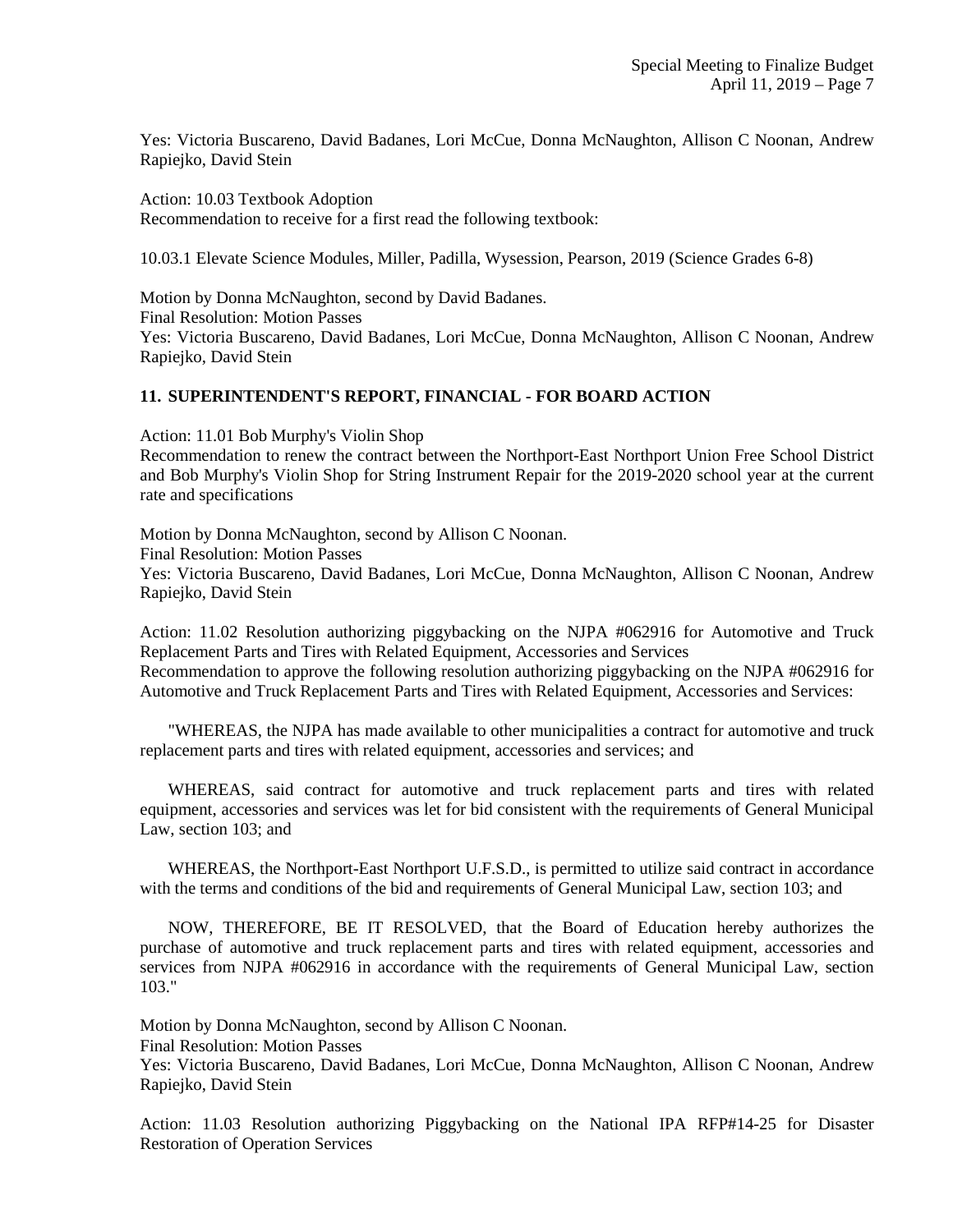Recommendation to approve the following resolution authorizing piggybacking on the National IPA RFP#14-25 for Disaster Restoration of Operation Services:

 "WHEREAS, the National IPA has made available to other municipalities a contract for disaster restoration of operation services; and

 WHEREAS, said contract for disaster restoration of operation services was let for bid consistent with the requirements of General Municipal Law, section 103; and

 WHEREAS, the Northport-East Northport U.F.S.D. is permitted to utilize said contract in accordance with the terms and conditions of the bid and requirements of General Municipal Law, section 103; and

 NOW, THEREFORE, BE IT RESOLVED, that the Board of Education hereby authorizes the purchase of disaster restoration of operation services from National IPA RFP #14-25 in accordance with the requirements of General Municipal Law, section 103."

Motion by Donna McNaughton, second by Allison C Noonan. Final Resolution: Motion Passes Yes: Victoria Buscareno, David Badanes, Lori McCue, Donna McNaughton, Allison C Noonan, Andrew Rapiejko, David Stein

Action: 11.04 Urban Studies Field Trip Donation Recommendation to approve the following resolution:

 "BE IT RESOLVED, that the Board of Education hereby gratefully accepts a donation of \$1,529 from Northport-East Northport residents for the purposes of covering the cost of a theater class trip to New York City to see Beetlejuice on May 1, 2019, and increase the 2018-2019 budget code A2110.4161.30.2903 by \$1,529 for this purpose.

 BE IT RESOLVED, that the Board of Education hereby approves an increase in the revenue code A2705 of the 2018-2019 budget by \$1,529 with the understanding that this increase in revenue is the result of donations from Northport-East Northport residents."

Motion by Donna McNaughton, second by Allison C Noonan. Final Resolution: Motion Passes Yes: Victoria Buscareno, David Badanes, Lori McCue, Donna McNaughton, Allison C Noonan, Andrew Rapiejko, David Stein

Action: 11.05 Rose Ann Madiou Memorial Scholarship Fund Donation Recommendation to approve the following resolution:

 "RESOLVED, that the Board of Education accept a donation of \$161.50 from George Madiou to the Rose Ann Madiou Memorial Scholarship Fund"

Motion by Donna McNaughton, second by Allison C Noonan. Final Resolution: Motion Passes Yes: Victoria Buscareno, David Badanes, Lori McCue, Donna McNaughton, Allison C Noonan, Andrew Rapiejko, David Stein

Action: 11.06 Urban Studies Field Trip Donation Recommendation to approve the following resolution: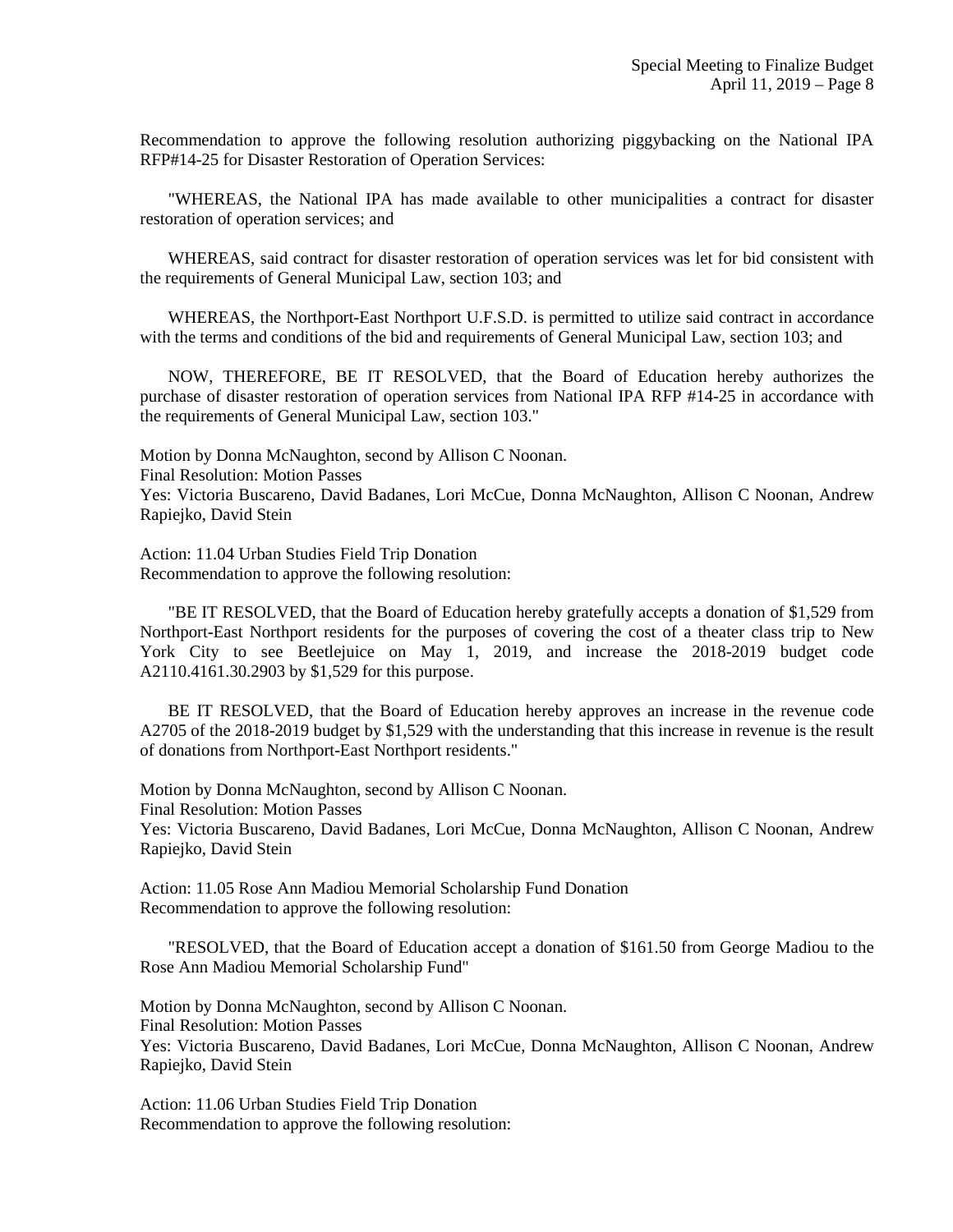"BE IT RESOLVED, that the Board of Education hereby gratefully accepts a donation of \$810 from Northport-East Northport residents for the purposes of covering the cost of transportation for the Northport High School Urban Studies class field trips on March 12 and April 2, 2019, and increase the 2018-2019 budget code A2110.4161.30.2903 by \$810 for this purpose.

 BE IT RESOLVED, that the Board of Education hereby approves an increase in the revenue code A2705 of the 2018-2019 budget by \$810 with the understanding that this increase in revenue is the result of donations from Northport-East Northport residents."

Motion by Donna McNaughton, second by Allison C Noonan. Final Resolution: Motion Passes Yes: Victoria Buscareno, David Badanes, Lori McCue, Donna McNaughton, Allison C Noonan, Andrew Rapiejko, David Stein

Action: 11.07 Dance Class Field Trip Donation Recommendation to approve the following resolution:

 "BE IT RESOLVED, that the Board of Education hereby gratefully accepts a donation of \$4,169 from Northport-East Northport residents for the purposes of covering the cost of a dance class trip to New York City Broadway on April 3, 2019, and increase the 2018-2019 budget code A2110.4161.30.2903 by \$4,169 for this purpose.

 BE IT RESOLVED, that the Board of Education hereby approves an increase in the revenue code A2705 of the 2018-2019 budget by \$4,169 with the understanding that this increase in revenue is the result of donations from Northport-East Northport residents."

Motion by Donna McNaughton, second by Allison C Noonan.

Final Resolution: Motion Passes

Yes: Victoria Buscareno, David Badanes, Lori McCue, Donna McNaughton, Allison C Noonan, Andrew Rapiejko, David Stein

Action: 11.08 Claims Auditor's Report

Recommendation to approve the Claims Auditor's Report for Warrants and Schedule of Claims for payments dated: February 8, 2019 (Payroll Trust & Agency Warrant), February 15, 2019 (Accounts Payable Warrant), February 22, 2019 (Payroll Trust & Agency Warrant), February 28, 2019 (Accounts Payable Warrant), February 2019 (Claims Audit Report)

Motion by Donna McNaughton, second by Allison C Noonan. Final Resolution: Motion Passes

Yes: Victoria Buscareno, David Badanes, Lori McCue, Donna McNaughton, Allison C Noonan, Andrew Rapiejko, David Stein

Action: 11.09 Claims Auditor's Report - Payroll Audit Recommendation to approve the Claims Auditor's Report - Payroll Audit for the Payroll Distribution/Audit dated February 8, 2019 (East Northport Middle School)

Motion by Donna McNaughton, second by Allison C Noonan. Final Resolution: Motion Passes Yes: Victoria Buscareno, David Badanes, Lori McCue, Donna McNaughton, Allison C Noonan, Andrew Rapiejko, David Stein

Action: 11.10 Jennifer Spizuco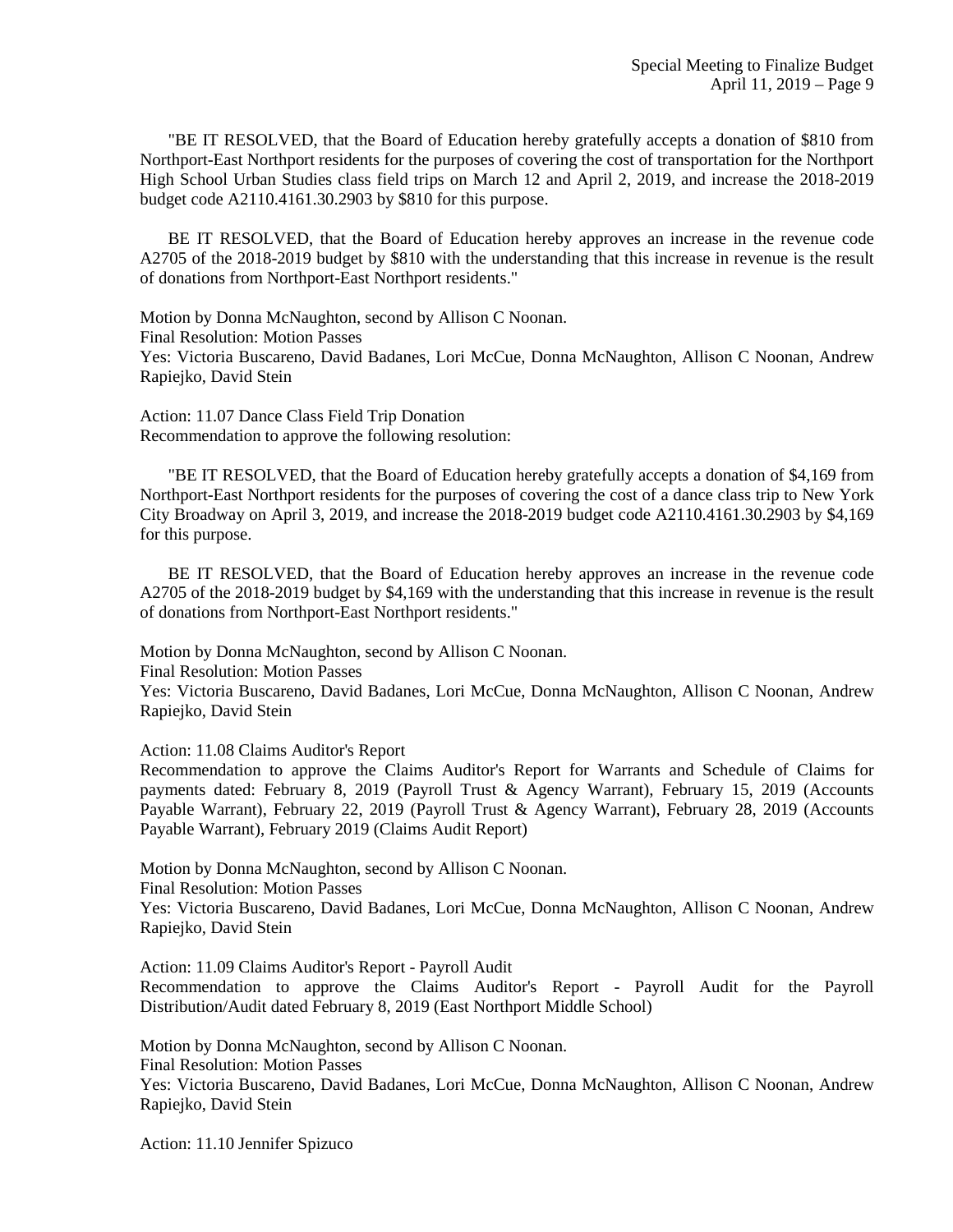Recommendation to approve a Supplementary Education Services Agreement between the Northport-East Northport Union Free School District and Jennifer Spizuco for Tigerette Judge for the 2019-2020 school year in an amount not to exceed \$150.00

Motion by Donna McNaughton, second by Allison C Noonan. Final Resolution: Motion Passes Yes: Victoria Buscareno, David Badanes, Lori McCue, Donna McNaughton, Allison C Noonan, Andrew Rapiejko, David Stein

Action: 11.11 Marisa Jensen

Recommendation to approve a Supplementary Education Services Agreement between the Northport-East Northport Union Free School District and Marisa Jensen for Tigerette Judge for the 2019-2020 school year in an amount not to exceed \$150.00

Motion by Donna McNaughton, second by Allison C Noonan. Final Resolution: Motion Passes Yes: Victoria Buscareno, David Badanes, Lori McCue, Donna McNaughton, Allison C Noonan, Andrew Rapiejko, David Stein

Action: 11.12 Andrew Peters

Recommendation to approve a Supplementary Education Services Agreement between the Northport-East Northport Union Free School District and Andrew Peters for Strolling Magic for Students in an amount not to exceed \$350.00 (NHS)

Motion by Donna McNaughton, second by Allison C Noonan. Final Resolution: Motion Passes Yes: Victoria Buscareno, David Badanes, Lori McCue, Donna McNaughton, Allison C Noonan, Andrew Rapiejko, David Stein

Action: 11.13 John Cerbone

Recommendation to approve a Supplementary Education Services Agreement between the Northport-East Northport Union Free School District and John Cerbone for Comedy/Hypnosis Stage Show in an amount not to exceed \$900.00 (NHS)

Motion by Donna McNaughton, second by Allison C Noonan. Final Resolution: Motion Passes Yes: Victoria Buscareno, David Badanes, Lori McCue, Donna McNaughton, Allison C Noonan, Andrew Rapiejko, David Stein

Action: 11.14 Knockerball of Suffolk

Recommendation to approve a Supplementary Education Services Agreement between the Northport-East Northport Union Free School District and Knockerball of Suffolk for Knockerball and inflatable soccer field, and giant inflatable Velcro dart board, in an amount not to exceed \$1,000.00 (NHS)

Motion by Donna McNaughton, second by Allison C Noonan. Final Resolution: Motion Passes Yes: Victoria Buscareno, David Badanes, Lori McCue, Donna McNaughton, Allison C Noonan, Andrew Rapiejko, David Stein

Action: 11.15 Health Services Contracts

Recommendation to authorize the Board President to sign contracts with the following districts to provide Health Services for Northport-East Northport students attending school in that district during the 2018- 2019 school year: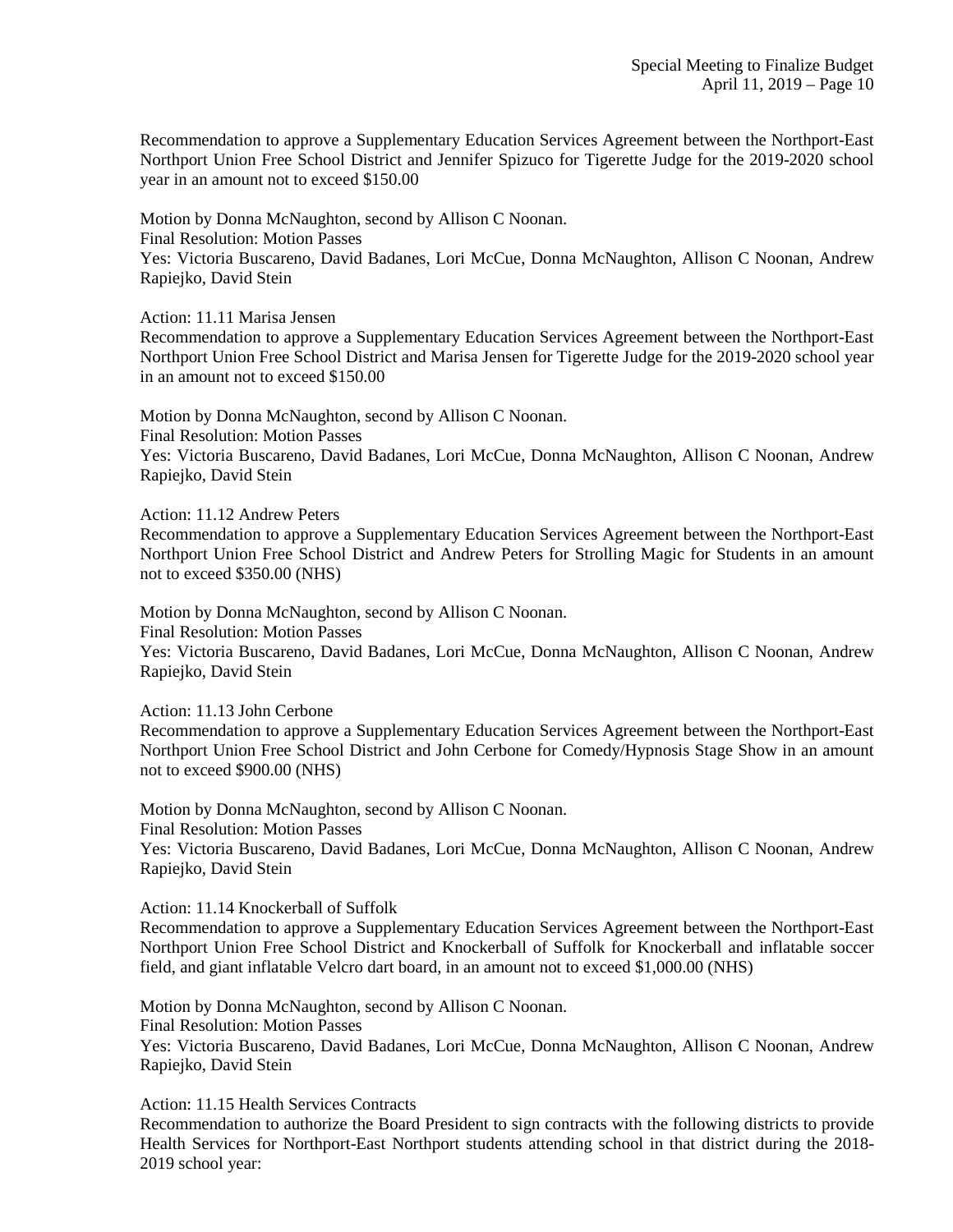- 11.15.1 Jericho Union Free School District, ten (10) students attending Long Island Lutheran @ \$1,321.58, totaling \$13,215.80
- 11.15.2 South Huntington Union Free School District, ninety-eight (98) students attending St. Anthony's High School @ \$864.45, one (1) student attending St. Anthony's High School for 23 weeks @21.61/week, nine (9) students attending Long Island School for the Gifted @ \$864.45, totaling \$92,993.18

Motion by Donna McNaughton, second by Allison C Noonan. Final Resolution: Motion Passes Yes: Victoria Buscareno, David Badanes, Lori McCue, Donna McNaughton, Allison C Noonan, Andrew Rapiejko, David Stein

Action: 11.16 Sound Actuarial Consulting

Recommendation to approve an Agreement between the Northport-East Northport Union Free School District and Sound Actuarial Consulting for GASB 75 actuarial services, in the amount of \$3,000.00

Motion by Donna McNaughton, second by Allison C Noonan. Final Resolution: Motion Passes Yes: Victoria Buscareno, David Badanes, Lori McCue, Donna McNaughton, Allison C Noonan, Andrew Rapiejko, David Stein

Action: 11.17 Sound Actuarial Consulting

Recommendation to approve an Agreement between the Northport-East Northport Union Free School District and Sound Actuarial Services for an Actuarial Analysis of the Workers Compensation Self-Insurance Plan Liabilities, in the amount of \$7,200.00

Motion by Donna McNaughton, second by Allison C Noonan.

Final Resolution: Motion Passes

Yes: Victoria Buscareno, David Badanes, Lori McCue, Donna McNaughton, Allison C Noonan, Andrew Rapiejko, David Stein

Action: 11.18 The Center for Developmental Disabilities Recommendation to approve a 2019-2020 Agreement between the Northport-East Northport Union Free School District and The Center for Developmental Disabilities (Spec. Ed.)

Motion by Donna McNaughton, second by Allison C Noonan. Final Resolution: Motion Passes

Yes: Victoria Buscareno, David Badanes, Lori McCue, Donna McNaughton, Allison C Noonan, Andrew Rapiejko, David Stein

Action: 11.19 Maryhaven Center of Hope Recommendation to approve a 2019-2020 Agreement between the Northport-East Northport Union Free School District and Maryhaven Center of Hope (Spec. Ed.)

Motion by Donna McNaughton, second by Allison C Noonan. Final Resolution: Motion Passes Yes: Victoria Buscareno, David Badanes, Lori McCue, Donna McNaughton, Allison C Noonan, Andrew Rapiejko, David Stein

Action: 11.20 Harmony Heights Recommendation to approve a 2019-2020 Agreement between the Northport-East Northport Union Free School District and Harmony Heights (Spec. Ed.)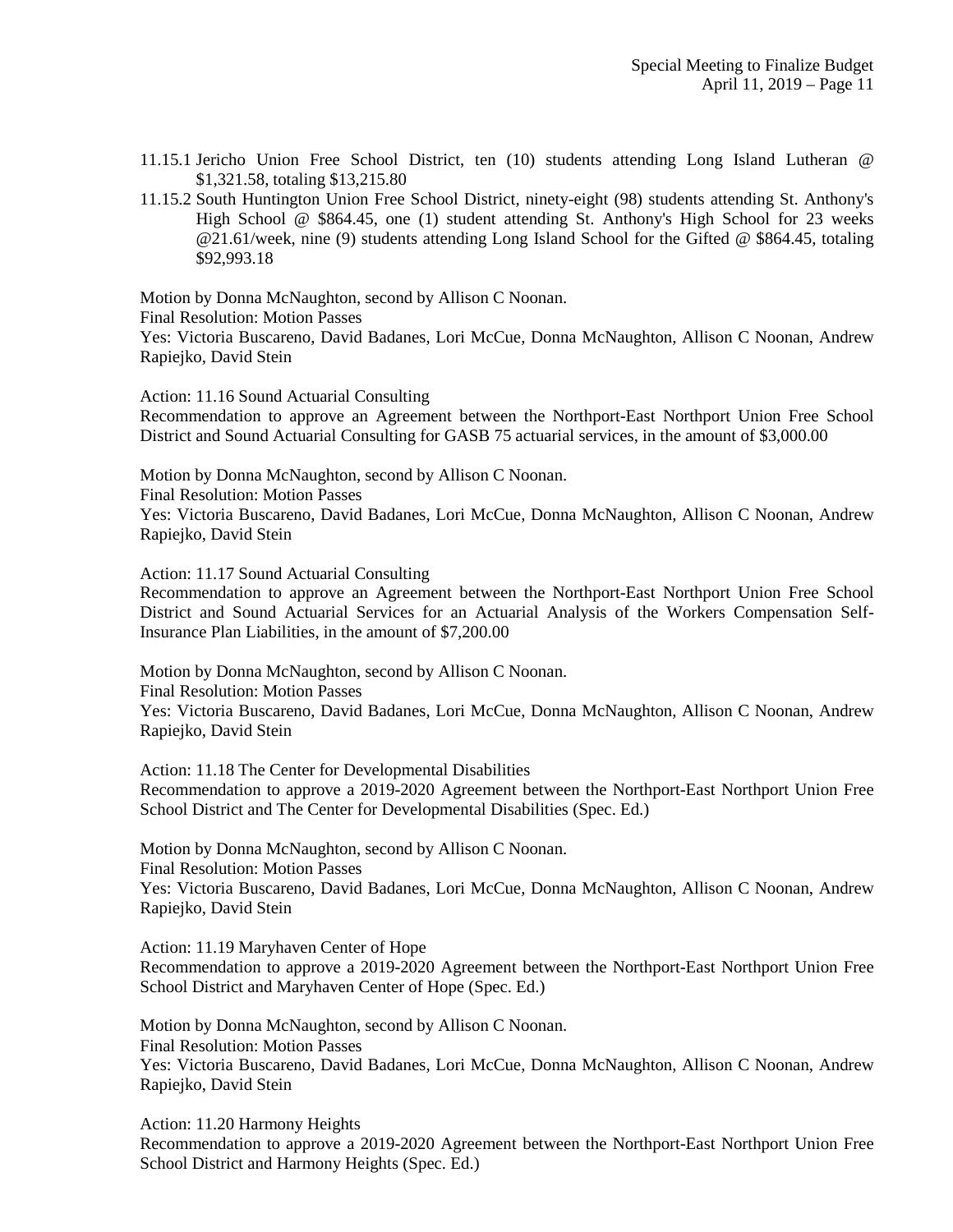Motion by Donna McNaughton, second by Allison C Noonan. Final Resolution: Motion Passes Yes: Victoria Buscareno, David Badanes, Lori McCue, Donna McNaughton, Allison C Noonan, Andrew Rapiejko, David Stein

Action: 11.21 Ministry for Hope, Inc. d/b/a Our Lady of Peace Academy at Montfort Therapeutic Residence

Recommendation to approve a 2019-2020 Agreement between the Northport-East Northport Union Free School District and Ministry for Hope, Inc. d/b/a/ Our Lady of Peace Academy at Montfort Therapeutic Residence (Spec. Ed.)

Motion by Donna McNaughton, second by Allison C Noonan. Final Resolution: Motion Passes Yes: Victoria Buscareno, David Badanes, Lori McCue, Donna McNaughton, Allison C Noonan, Andrew Rapiejko, David Stein

Action: 11.22 Nassau Suffolk Services for the Autistic, Inc. Recommendation to approve an Amendment to Agreement (2018-2019) between the Northport-East Northport Union Free School District and Nassau Suffolk Services for the Autistic, Inc. (Spec. Ed.)

Motion by Donna McNaughton, second by Allison C Noonan. Final Resolution: Motion Passes Yes: Victoria Buscareno, David Badanes, Lori McCue, Donna McNaughton, Allison C Noonan, Andrew Rapiejko, David Stein

Action: 11.23 Developmental Disabilities Institute Recommendation to approve a 2019-2020 Agreement between the Northport-East Northport Union Free School District and Developmental Disabilities Institute (Spec. Ed.)

Motion by Donna McNaughton, second by Allison C Noonan. Final Resolution: Motion Passes Yes: Victoria Buscareno, David Badanes, Lori McCue, Donna McNaughton, Allison C Noonan, Andrew Rapiejko, David Stein

Action: 11.24 The Devereux Foundation Recommendation to approve a 2019-2020 Agreement between the Northport-East Northport Union Free School District and The Devereux Foundation (Spec. Ed.)

Motion by Donna McNaughton, second by Allison C Noonan. Final Resolution: Motion Passes Yes: Victoria Buscareno, David Badanes, Lori McCue, Donna McNaughton, Allison C Noonan, Andrew Rapiejko, David Stein

Action: 11.25 Cleary School for the Deaf Recommendation to approve a 2019-2020 Agreement between the Northport-East Northport Union Free School District and Cleary School for the Deaf (Spec. Ed.)

Motion by Donna McNaughton, second by Allison C Noonan. Final Resolution: Motion Passes Yes: Victoria Buscareno, David Badanes, Lori McCue, Donna McNaughton, Allison C Noonan, Andrew Rapiejko, David Stein

Action: 11.26 Greenburgh-North Castle UFSD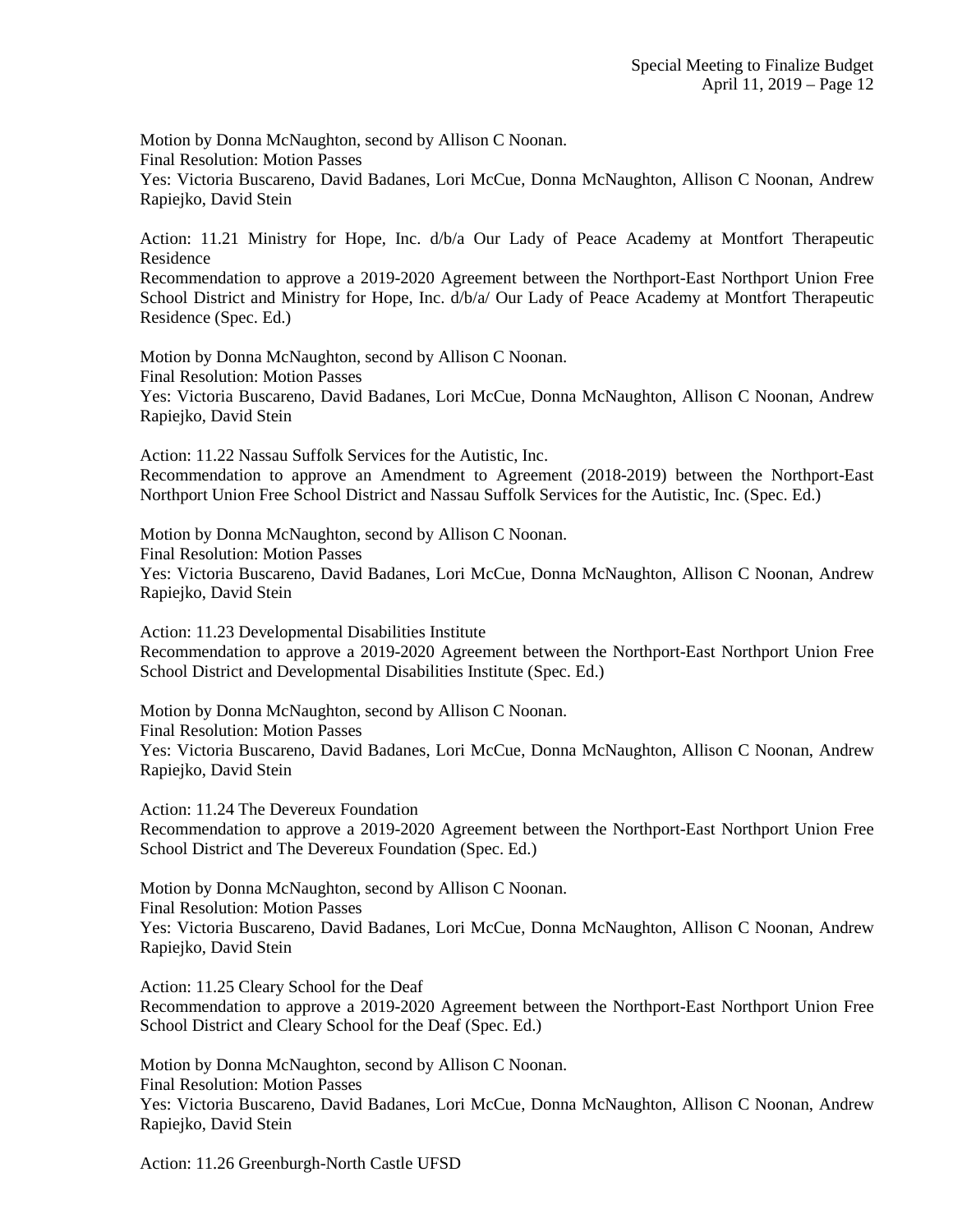Recommendation to approve a 2019-2020 Agreement between the Northport-East Northport Union Free School District and Greenburgh-North Castle UFSD (Spec. Ed.)

Motion by Donna McNaughton, second by Allison C Noonan. Final Resolution: Motion Passes Yes: Victoria Buscareno, David Badanes, Lori McCue, Donna McNaughton, Allison C Noonan, Andrew Rapiejko, David Stein

Action: 11.27 SCO Family of Services/Westbrook Preparatory School Recommendation to approve a 2019-2020 Agreement between the Northport-East Northport Union Free School District and SCO Family of Services/Westbrook Preparatory School (Spec. Ed.)

Motion by Donna McNaughton, second by Allison C Noonan. Final Resolution: Motion Passes Yes: Victoria Buscareno, David Badanes, Lori McCue, Donna McNaughton, Allison C Noonan, Andrew Rapiejko, David Stein

Action: 11.28 SCO Family of Services/Madonna Heights Recommendation to approve a 2019-2020 Agreement between the Northport-East Northport Union Free School District and SCO Family of Services/Madonna Heights (Spec. Ed.)

Motion by Donna McNaughton, second by Allison C Noonan. Final Resolution: Motion Passes Yes: Victoria Buscareno, David Badanes, Lori McCue, Donna McNaughton, Allison C Noonan, Andrew Rapiejko, David Stein

Action: 11.29 Henry Viscardi School Recommendation to approve a 2018-2029 Agreement between the Northport-East Northport Union Free School District and the Henry Viscardi School (Spec. Ed.)

Motion by Donna McNaughton, second by Allison C Noonan. Final Resolution: Motion Passes Yes: Victoria Buscareno, David Badanes, Lori McCue, Donna McNaughton, Allison C Noonan, Andrew Rapiejko, David Stein

Action: 11.30 North Fork Express Recommendation to approve a Rider to Agreement between the Board of Education of the Northport-East Northport Union Free School District and North Fork Express (Contract #2089390) (NHS)

Motion by Donna McNaughton, second by Allison C Noonan. Final Resolution: Motion Passes Yes: Victoria Buscareno, David Badanes, Lori McCue, Donna McNaughton, Allison C Noonan, Andrew Rapiejko, David Stein

Action: 11.31 North Fork Express

Recommendation to approve a Rider to Agreement between the Board of Education of the Northport-East Northport Union Free School District and North Fork Express (Contract #2089390) (NHS)

Motion by Donna McNaughton, second by Allison C Noonan. Final Resolution: Motion Passes Yes: Victoria Buscareno, David Badanes, Lori McCue, Donna McNaughton, Allison C Noonan, Andrew Rapiejko, David Stein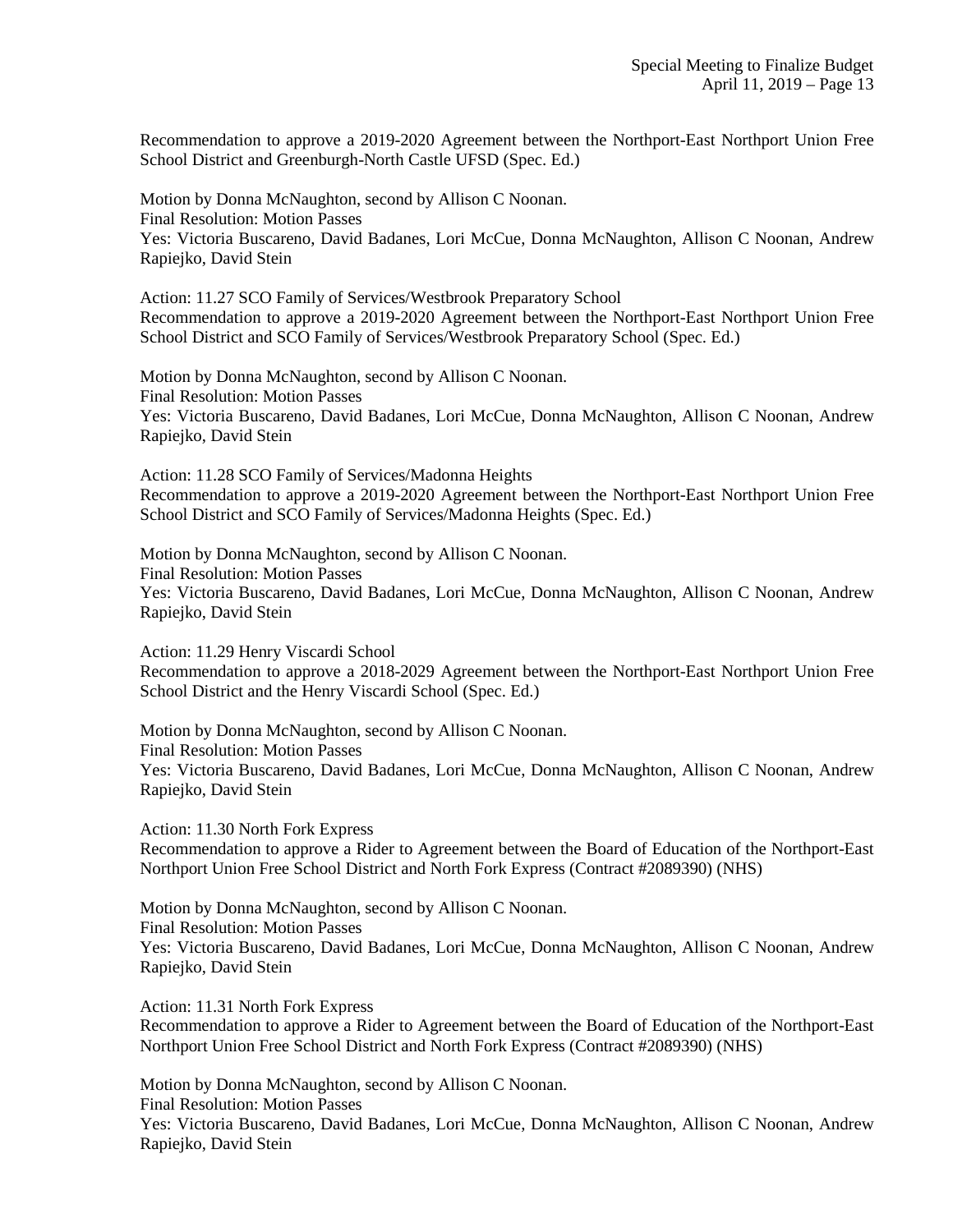Action: 11.32 North Fork Express

Recommendation to approve a Rider to Agreement between the Board of Education of the Northport-East Northport Union Free School District and North Fork Express (Contract #2089413) (NHS)

Motion by Donna McNaughton, second by Allison C Noonan. Final Resolution: Motion Passes Yes: Victoria Buscareno, David Badanes, Lori McCue, Donna McNaughton, Allison C Noonan, Andrew Rapiejko, David Stein

Action: 11.33 NationsClassroom LLC

Recommendation to approve a Rider to Agreement between the Board of Education of the Northport-East Northport Union Free School District and NationsClassroom LLC (ENMS)

Motion by Donna McNaughton, second by Allison C Noonan. Final Resolution: Motion Passes Yes: Victoria Buscareno, David Badanes, Lori McCue, Donna McNaughton, Allison C Noonan, Andrew Rapiejko, David Stein

Action: 11.34 YouScience, LLC

Recommendation to approve a Rider to Agreement between the Board of Education of the Northport-East Northport Union Free School District and YouScience, LLC (NHS)

Motion by Donna McNaughton, second by Allison C Noonan. Final Resolution: Motion Passes Yes: Victoria Buscareno, David Badanes, Lori McCue, Donna McNaughton, Allison C Noonan, Andrew Rapiejko, David Stein

Action: 11.35 Transfer of General Fund Appropriations Recommendation to approve Transfer of General Fund Appropriations in the 2018-2019 fiscal year (\$55,471.66)

Motion by Donna McNaughton, second by Allison C Noonan. Final Resolution: Motion Passes Yes: Victoria Buscareno, David Badanes, Lori McCue, Donna McNaughton, Allison C Noonan, Andrew Rapiejko, David Stein

Action: 11.36 Transfer of Capital Fund Appropriations Recommendation to approve Transfer of Capital Fund Appropriations in the 2018-2019 fiscal year (\$98,266.00)

Motion by Donna McNaughton, second by Allison C Noonan. Final Resolution: Motion Passes Yes: Victoria Buscareno, David Badanes, Lori McCue, Donna McNaughton, Allison C Noonan, Andrew Rapiejko, David Stein

### **12. SUPERINTENDENT'S REPORT - FOR INFORMATION ONLY**

Information: 12.01 Schedule H - Use of Facilities

Information: 12.02 UTN PDC

### **13. NEW BUSINESS - FOR BOARD ACTION**